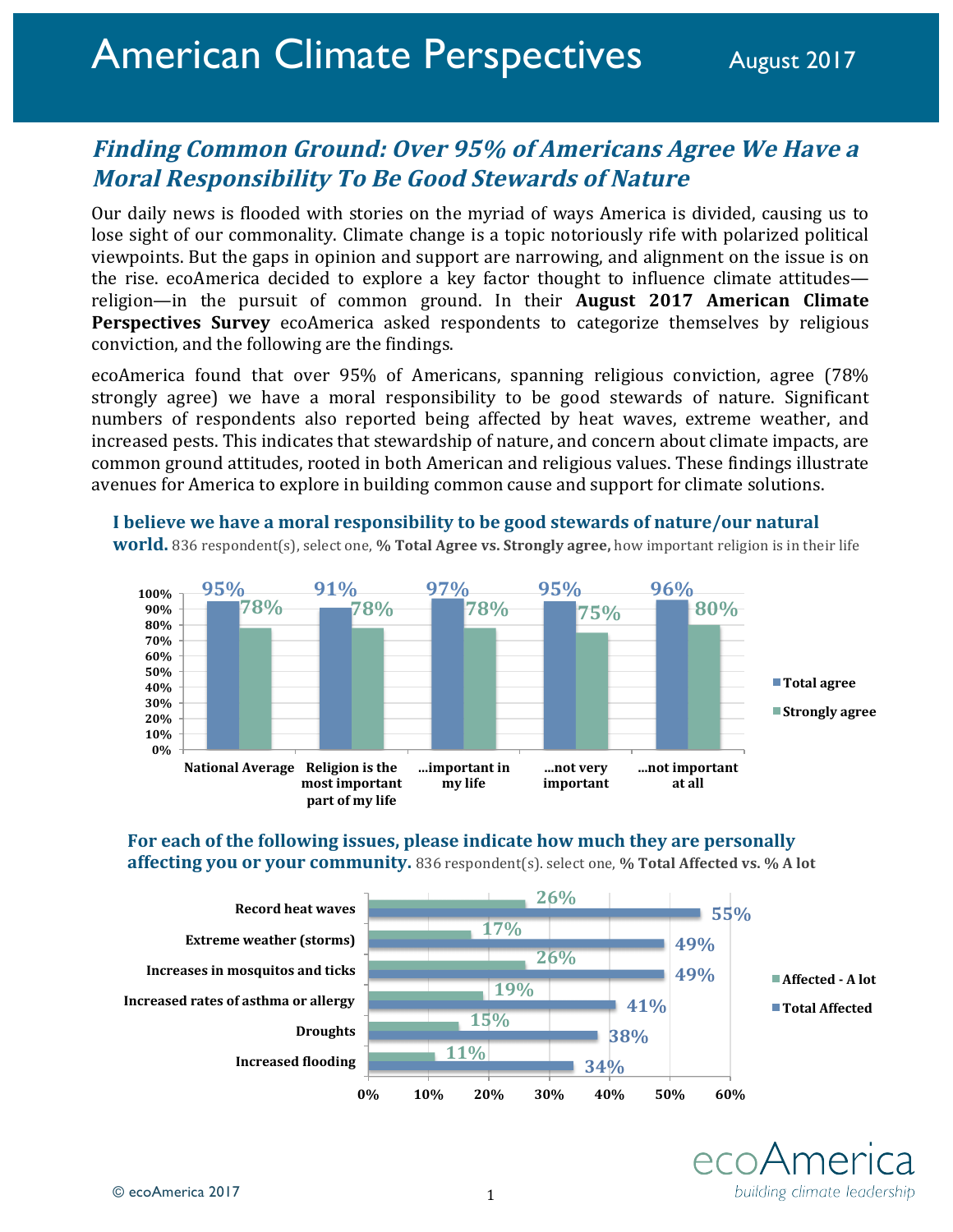## **An Opportunity for Faith Leadership on Climate**

Over half  $(57%)$  of the respondents reported religion as "an important" or "the most important" part of their life, so ecoAmerica decided to take a closer look at climate awareness and attitudes of these respondents.

When asked if they noticed more severe local weather over the past several years, respondents reported results with double-digit variances. Slightly more than half of the respondents who considered religion to be the most important part of their lives reported noticing more severe weather or changing seasonal weather patterns vs. nearly three quarters of respondents who say religion is not important at all.

## Have you noticed more severe weather or changing seasonal weather patterns where **you live over the last several years?** 836 respondent(s). select one, by religious affiliation

|                                                         | Yes            | N <sub>0</sub> | <b>Not Sure</b> |
|---------------------------------------------------------|----------------|----------------|-----------------|
| Religion is the <b>most important</b> part of my life   | 56%            | 32%            | <b>11%</b>      |
| Religion is an <b>important</b> part of my life         | $64\%$ 27%     |                | 9%              |
| Religion is <b>not a very important</b> part of my life | $74\%$ 19%     |                | 7%              |
| Religion is <b>not important at all</b> in my life      | <b>73%</b> 21% |                | 6%              |

For Americans that consider religion to be the most important part of their life, over one-third say extreme storms, record heat waves, flooding, and droughts are caused by God's will, with very few linking these impacts to pollution caused by humans. On the contrary, well over half of Americans that say religion is not an important part of their life at all attribute these climate impacts to human-caused pollution.

These findings indicate an opportunity for faith leaders to ensure their moral leadership on climate involves education and engagements, to help their congregants make the climate and weather connection, and to reverse the sentiment that belief in climate is at odds with their faith. "Climate science has been very deliberately framed as an alternate religion," says Dr. Katherine Hayhoe, who directs Texas Tech's Climate Science Center and is an Evangelical who has engaged deeply with faith communities around the issue of climate science along with her husband who is a pastor. "Very cleverly, this issue of climate change has been framed as one of false prophets versus true believers."<sup>i</sup>

Reverend Jim Antal, Conference Minister and President of the Massachusetts Conference of the United Church of Christ, reflected on these findings "When people of faith led the civil rights movement in the 60s, it wasn't the case that every churchgoer in America was supportive of the cause. In fact, many clergy who spoke their conscience from their pulpit quickly learned that not all their parishioners agreed. But they also found that by speaking out, they were able to awaken the conscience of many," he said. "As this survey shows, our pews are filled with churchgoers who still need to be convinced that God's creation – our common home – is in jeopardy. When church is faithful, it is speaking truth and awakening conscience. Science is doing its part – there is no scientific debate about the reality of human caused climate change. While many church leaders are witnessing to this truth, this survey makes clear that God's creation is crying out for additional effective witnesses. Pope Francis, Ecumenical Patriarch Bartholomew and many Protestant denominational leaders have provided outspoken leadership. It's time to bring this message to every congregation."